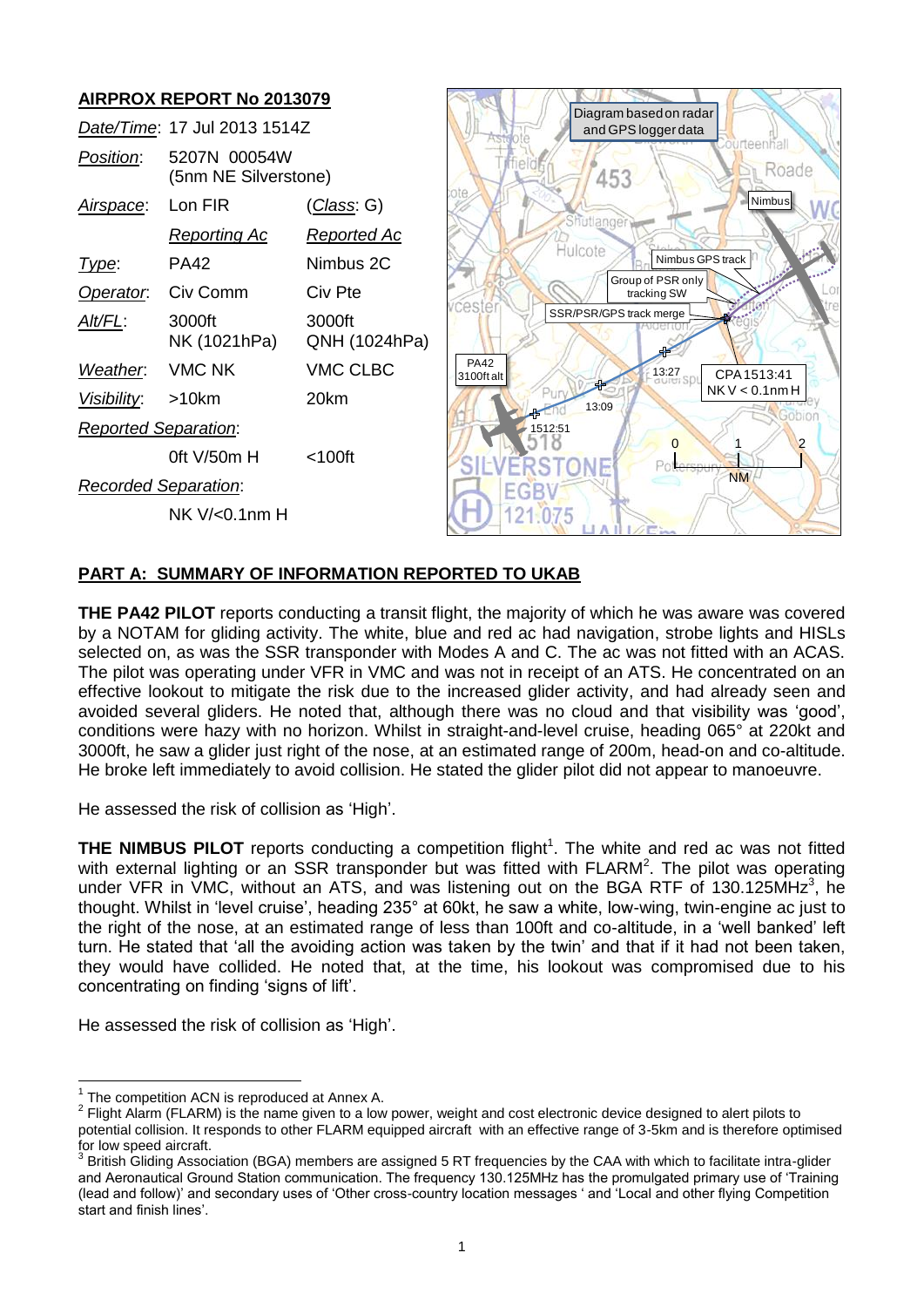# **Factual Background**

The Cranfield weather was recorded as follows:

METAR EGTC 131450Z 03006KT 350V070 9999 FEW049 29/15 Q1024 METAR EGTC 131550Z 02006KT 350V070 CAVOK 28/16 Q1024

A NOTAM was issued for the gliding competition, as follows:

(H2472/13 NOTAMN Q) EGTT/QWGLW/IV/M /W /000/100/5208N00151W010 A) EGTT B) 1307130402 C) 1307212014 D) SR-SS E) MAJOR GLIDING COMPETITION INCLUDING CROSS-COUNTRY RTE. INTENSE ACT WI 10NM RADIUS 520803N 0015103W (BIDFORD AD, WARWICKSHIRE). UP TO 30 GLIDERS AND 5 TUG ACFT MAY PARTICIPATE. GLIDERS WILL NORMALLY OPR BLW THE INVERSION LVL OR BTN THE TOPS OF ANY CU CLOUDS AND 500FT AGL. RTF 129.975MHZ. FOR INFO ON DAILY TASK RTES CTC GLIDER COMP CTL TEL 01789 778807 OR 07803 299773 OR VIEW WWW.BGALADDER.CO.UK/SHOWTASK.ASP FOR BIDFORD. 13-07-0095/AS3. F) SFC G) FL100)

# **Analysis and Investigation**

# **UKAB Secretariat**

Both pilots were operating under VFR in VMC. They had equal responsibility for collision avoidance<sup>4</sup> and, as they were approaching head-on, were required to alter their course to the right if there was a danger of collision<sup>5</sup>. Neither pilot had right of way<sup>6</sup> and neither was in receipt of an ATS.

# **Summary**

A PA42 and a Nimbus 2C came into conflict at 1514 on  $17<sup>th</sup>$  July 2013, at a position 5nm NE of Silverstone. The PA42 pilot took avoiding action by turning left; the Nimbus pilot saw the PA42 too late to take avoiding action.

# **PART B: SUMMARY OF THE BOARD'S DISCUSSIONS**

Information available included reports from the pilots of both ac, radar video recordings and a GPS logger file.

The Board first considered the pilots' actions. Both pilots were equally responsible for collision avoidance and the PA42 pilot had reported a heightened awareness of increased gliding activity, with a commensurate increase in his lookout activity. The Nimbus pilot reported that his lookout may have been compromised by his increased concentration on finding 'signs of lift'. In the event, the PA 42 pilot saw the glider at what the Board considered to be near to his last opportunity to achieve effective collision avoidance. He broke left and the glider pilot, with less rapid manoeuvering capability (and who the Board opined had seen the PA42 a few seconds later), stated that a collision would have occurred otherwise. The Board considered that the PA42 pilot's avoiding actions were entirely appropriate and, not having had the time or separation to turn to the right iaw Rule 10 (Approaching head-on), he fully discharged his collision avoidance responsibility under Rule 8 (Avoiding aerial collisions). Pilot members opined that powered-aircraft pilots could mitigate glider collision risk vertically by either transiting above an inversion layer or cloud base or by staying low, or horizontally

 $\overline{a}$  $^4$  Rules of the Air 2007 (as amended), Rule 8 (Avoiding aerial collisions).

<sup>&</sup>lt;sup>5</sup> ibid., Rule 10 (Approaching head-on).

 $^6$  ibid., Rule 9 (Converging) states that 'flying machines shall give way to airships, gliders and balloons', however, Rule 9 is subject to Rule 10, in which a right of way or requirement to give way is not asserted.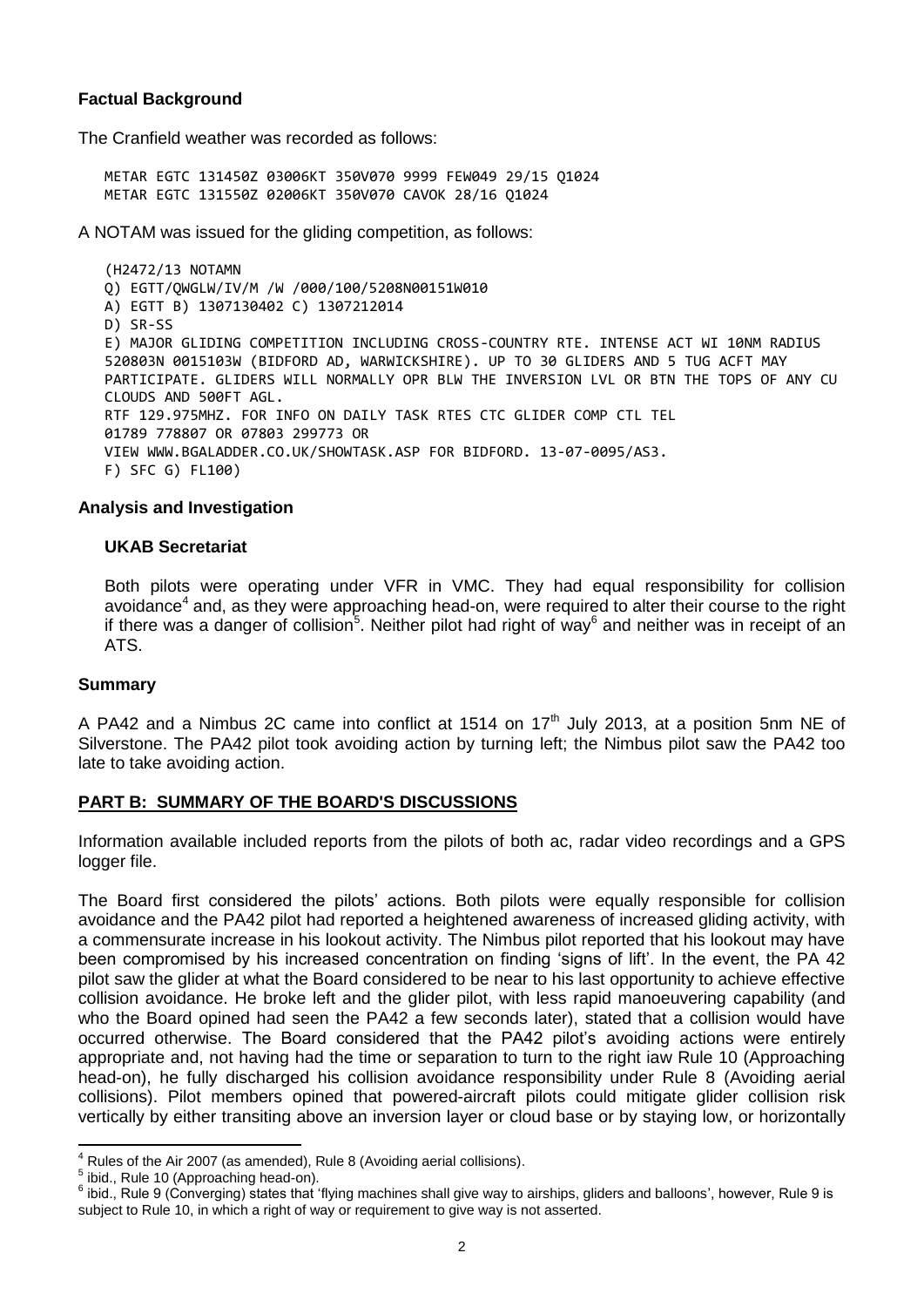by applying as wide a berth as possible from known gliding activities. However, it was acknowledged that these strategies could create problems of their own due to airspace constraints or confliction with low-flying military traffic for example: any plan very much depended on the specific route and conditions of the day but the point to be made was that both powered-aircraft and glider pilots should actively consider all mitigations possible, especially when planning to operate through or near to NOTAM'd activities. .

The Board also considered the effectiveness of notification procedures associated with glider competitions and opined that there was potential for improvement. The current NOTAM information did not directly include intended competition task routes or general routeing areas; it relied on other affected airspace users, who could be up to hundreds of kilometres from the NOTAM glider site, taking further action to check for more comprehensive routeing information. Recognising the late stage at which daily tasks might be decided (sometimes only a few hours before launch), the Board opined that, nevertheless, more effective and timely promulgation of tasks and routes was required such that affected airspace users could easily acquire up-to-date and pertinent information without having to check through a number of diverse sources of information (which might not be readily available depending on the facilities at the departure airfield or strip). The Board resolved to recommend to the BGA Competition Committee that it review the content of glider competition NOTAMs and promulgation of daily task notification, such that affected airspace users could more readily obtain information on glider flights that could affect their operations. In this respect, it was noted that a number of electronic planning aids were available that could be used by the aviation community to provide more dynamic awareness of planned tasks.

The Board considered that the PA42 pilot had seen the Nimbus glider at or near his last opportunity to effect collision avoidance and that there was a high probability that the aircraft would have collided had he not done so. His break manoeuvre resolved the confliction, thereby improving matters, but the Board opined that, in this instance, safety margins had been much reduced below the normal.

# **PART C: ASSESSMENT OF CAUSE AND RISK**

Cause: A conflict of flight-paths resolved by the PA42 pilot.

Degree of Risk: B.

 $\overline{a}$ 

ERC Score<sup>7</sup>: : 20

Recommendation: The BGA Competition Committee reviews content of glider competition NOTAMs and promulgation of daily task notification.

 $^7$  Although the Event Risk Classification (ERC) trial had been formally terminated for future development at the time of the Board, for data continuity and consistency purposes, Director UKAB and the UKAB Secretariat provided a shadow assessment of ERC.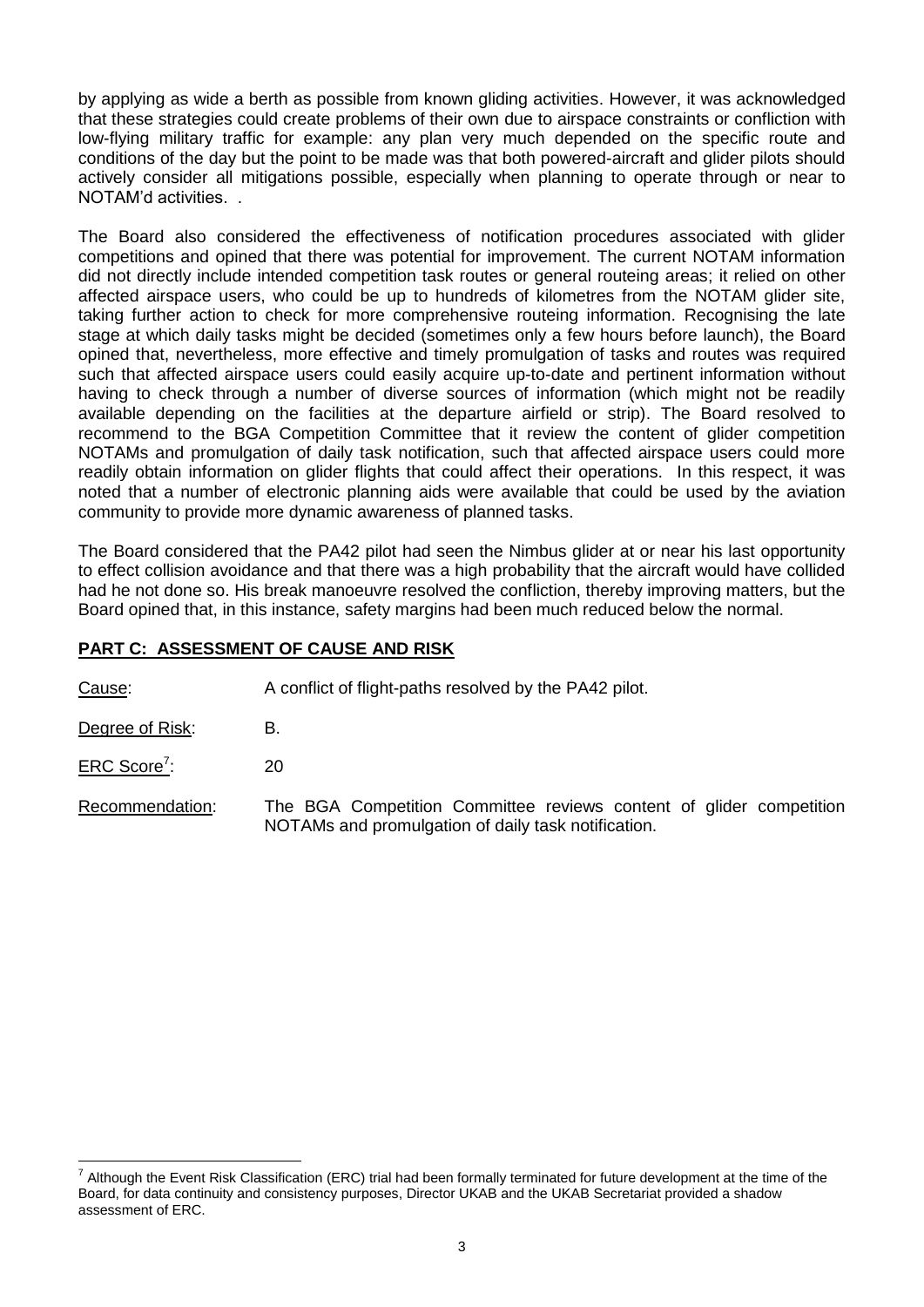

Directorate of Airspace Policy AIRSPACE UTILISATION

ACTIVITY NO: 2013-07-0095

21 Jun 2013

See Distribution

# AIRSPACE CO-ORDINATION NOTICE

# BGA BIDFORD REGIONALS GLIDING COMPETITION **BIDFORD AIRFIELD** 13-21 JUL 2013

Reference:

British Gliding Association Notification (Mr C Rule). E-mail dated 03 Jun 13 (BGA А. Comps 2013).

### ALL TIMES UTC

### **INTRODUCTION**

1. As requested/notified at Reference A, the following measures have been agreed by AU with the organiser and airspace controlling authorities to accommodate the title subject Unusual Aerial Activity.

## **ACTIVITY**

A BGA sponsored Bidford Regionals Gliding Competition, including cross-country  $2.$ flights, to be mounted from the Bidford Gliding and Flying Club located at Bidford Airfield, Warwickshire [Position: 520803N 0015103W].

#### **DATES AND TIMES**

3. Sat 13 Jul - Sun 21 Jul 2013. DAILY from Sunrise to Sunset.

#### **VERTICAL LIMITS**

The activity will take place from surface to FL100. Glider participants can be 4 expected at any level but will normally operate below the inversion level or between the tops of any cumulus clouds and 500ft agl. Controlled airspace will be avoided unless prior clearance has been obtained from the Airspace Controlling Authority.

## OPERATING AUTHORITY OR SPONSOR

#### 5. Competition Director: Mr Andrew Reid. э

Bidford Gliding and Flying Club Bidford Airfield Bidford-on-Avon

Civil Aviation Authority, K6, 45-59 Kingsway, London, WC2B 6TE<br>Direct Dial: 0207 453 6583 or 6599. DFTS (9) 6453 ext 6583.Fax: 020 7453 6593 Internet/Email: mandy.biggs@caa.co.uk

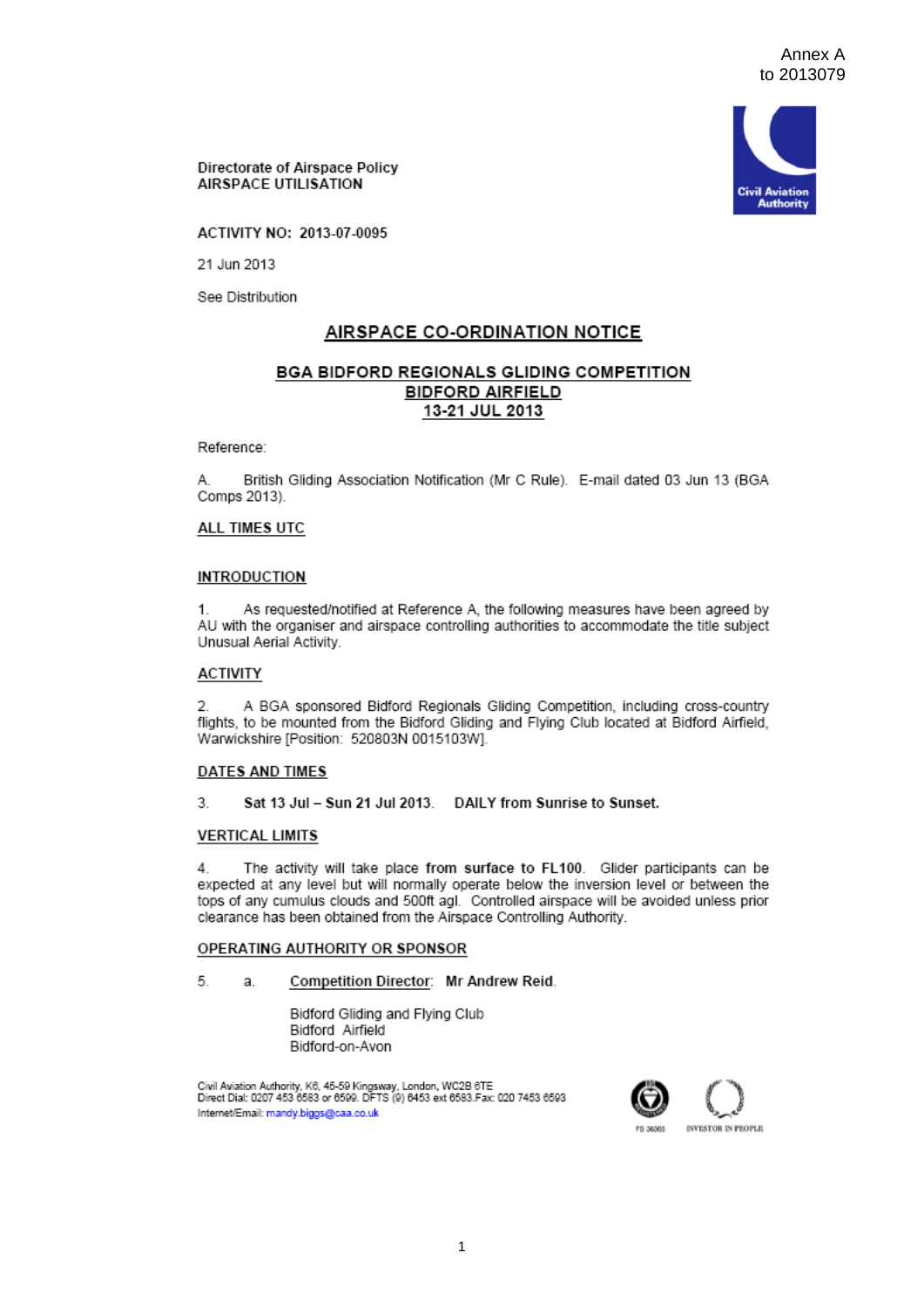#### ACN 2013-07-0095

Warwickshire B50 4PD Mob: 07803 299773 Email: andrew.g.reid@btinternet.com

- Glider Contest Control: The contact for this competition is Glider Contest  $<sub>b</sub>$ </sub> Control Tel: 01789 778807.
- VHF 129.975Mhz. Radio Contact:  $\mathbf{c}$

## **AIRCRAFT**

6 Up to 30 x gliders and 5 x powered tug aircraft may participate.

## CO-ORDINATES OF AREA OR EVENT

The activity will take place within 10nm radius of 520803N 0015103W (Bidford  $\overline{7}$ Airfield). After launching, most participants may be concentrated in the airspace around and just downwind of the launch site or on the first leg of the daily nominated cross-country route

Note: For daily information on routes, activity and likely take off times contact Glider Contest Control Competition Director [as per Para 5 above]. In addition, the BGA web site: www.bgaladder.co.uk/showtask.asp may contain daily task information under the Selected Gliding Clubs tab.

## **CO-ORDINATION ARRANGEMENTS**

8 It is essential that the Competition Director relays details of the daily flying activities at the site (inc likely cross-country routes) to RAF Wittering Low Flying Booking Cell (LFBC) on Tel: 01780 783838 Ext 5002 or Free Phone: 0800 515544 when the military low flying system is open. Ideally, this should be done by Friday 21 June, but at least 4hrs before daily launch in order that appropriate Military 'Y' Series NOTAM action can be taken if necessary. The Competition Director is also requested to notify activity details to the LATCC (Mil) West Supervisor on Tel: 01489 612417 quoting this ACN Number.

Should flight in controlled airspace be required, the Competition Director must Q contact LACC Swanwick TC SWA for coordination on Tel: 02380 401110.

10 Other addressees are requested to bring this activity to the attention of their operators/club members, as appropriate, in order that the main activity area can be safely avoided.

## OTHER NOTIFIED ACTIVITY

As per any daily NOTAM promulgated as effective in the area on the day.  $11.$ 

## **AERONAUTICAL PUBLICATIONS**

 $12.$ A Systems NOTAM will be issued by AU to cover the overall event.

## AMENDMENT ACTION

13. The Sponsor should co-ordinate any changes to this ACN with AU on Tel: 0207 453 6599 or Fax: 0207 453 6593 quoting the Activity Number at the top of the page.

Continued (2 of 3 pages)